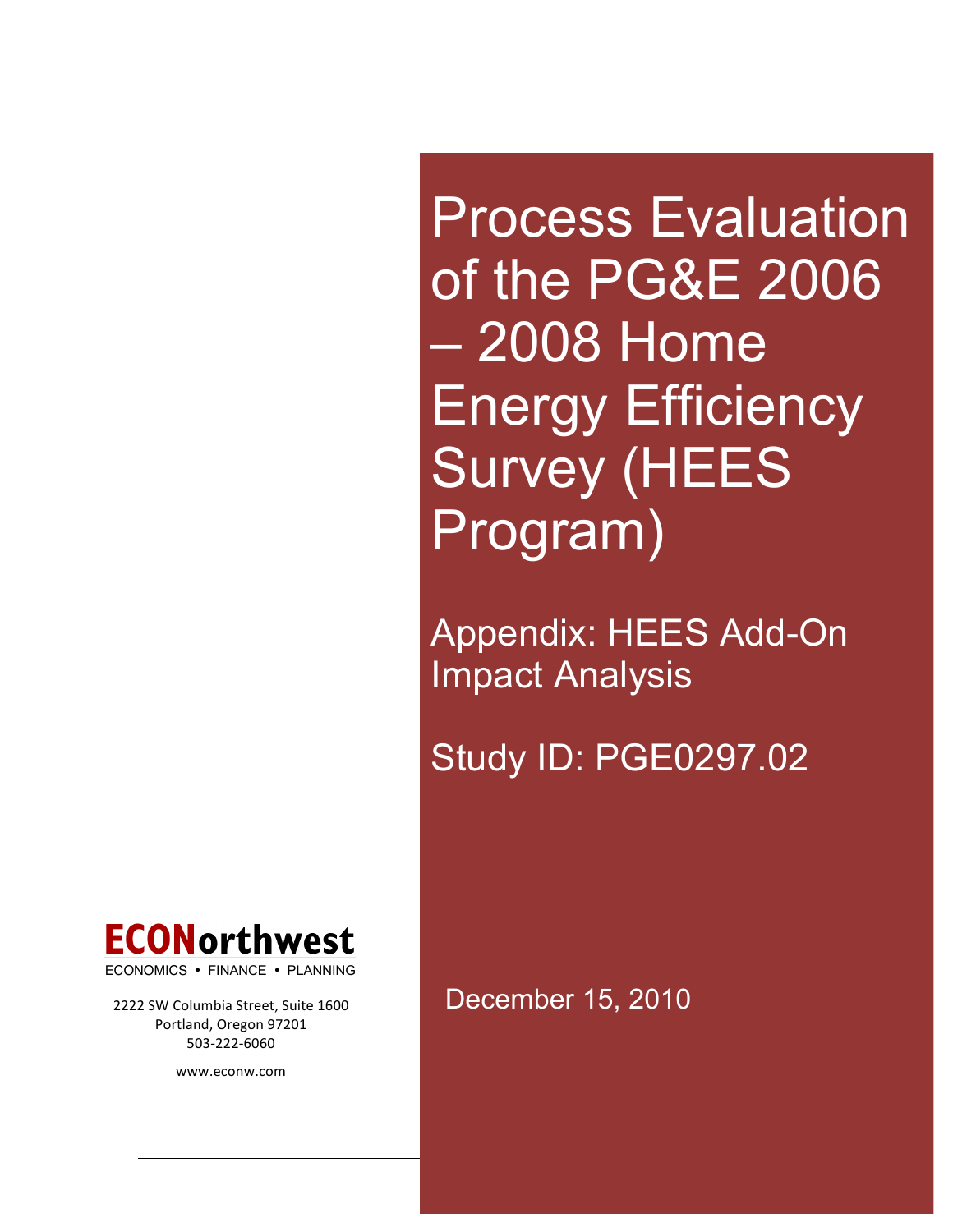## **Acknowledgements**

This report was prepared by ECONorthwest's Portland office for Pacific Gas and Electric under the supervision of Beatrice Mayo. Dr. Stephen Grover was the ECONorthwest project manager for this evaluation and questions regarding the report should be directed to him at grover@portland.econw.com or by phoning the Portland office at (503) 222-6060. Jessica Smith, Logan Van Ert, Dr. Ted Helvoigt, Tami Rasmussen and Jenny Yaillen of ECONorthwest also assisted with this analysis and report. This report appendix is available for download at www.calmac.org.

Additional firms and individuals involved with this evaluation include Dr. Philippus Willems, Freeman and Sullivan Population Research Services, and John Stevenson (University of Wisconsin Survey Center).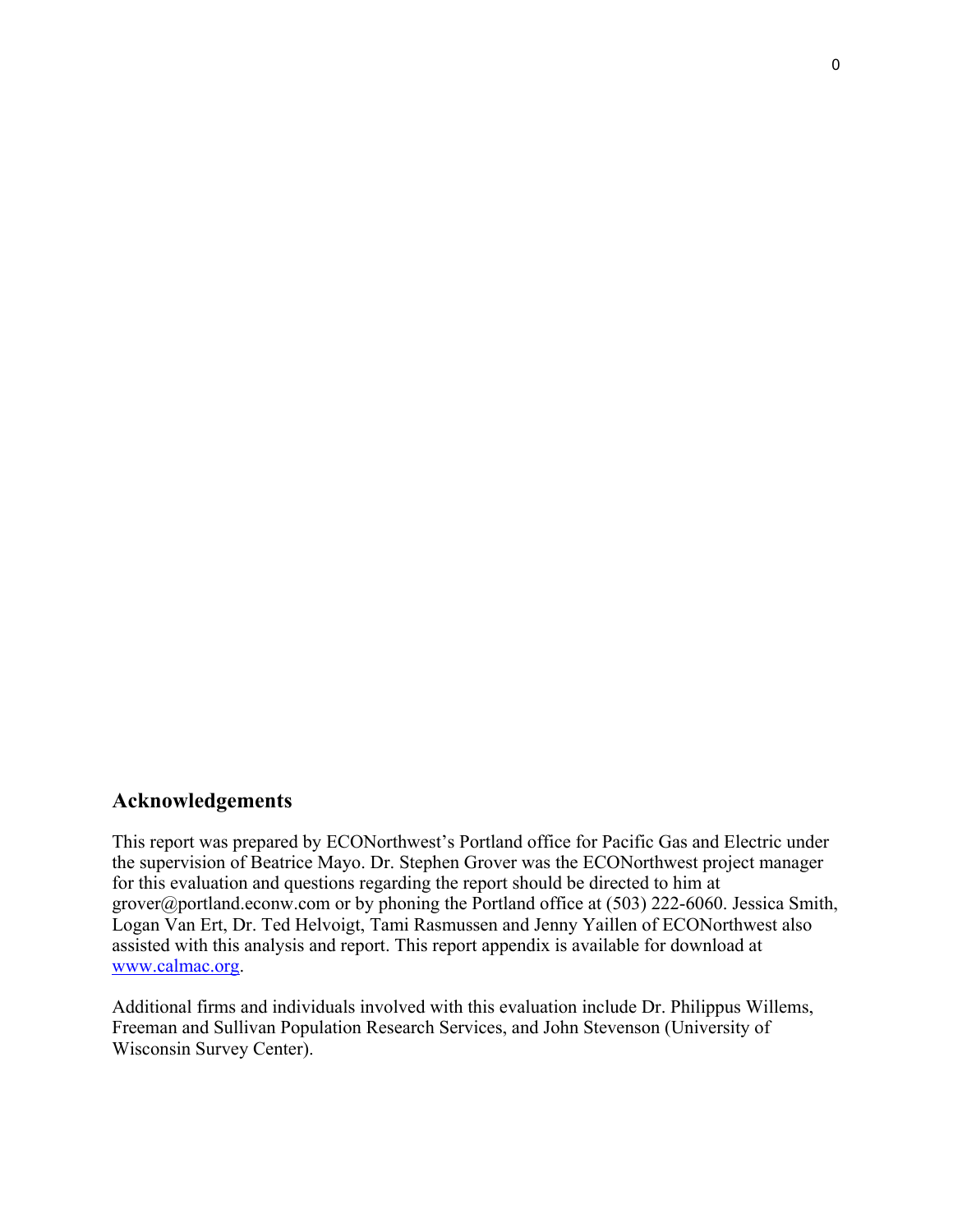

ECONOMICS · FINANCE · PLANNING

grover.portland.econw.com

Phone • (503) 222-6060 222 SW Columbia Street Chine of Chine Office<br>FAX • (503) 222-1504 222 SW Columbia Street Chine of Chine Office Suite 1600 222 SW Columbia Street Suite 1600<br>
Portland, Oregon 97201<br>
Portland, Oregon 97201

**December 15, 2010**

**TO: Genrick Gofman, Beatrice Mayo, Pacific Gas & Electric FROM: Steve Grover SUBJECT: Addendum to the Process Evaluation of the 2006-08 HEES program:**  *Estimating Energy Savings Associated with the HEES Program, Net of Savings Attributed to other PG&E Programs* **(REVISED APRIL 13, 2011)**

# **INTRODUCTION**

This memorandum presents analysis ECONorthwest conducted to estimate energy savings attributable to the 2006-08 PG&E Home Energy Efficiency Survey (HEES) Program. The analysis described below is an extension to the 2006-08 HEES analysis presented in the report *Process Evaluation of the PG&E 2006-08 Home Energy Efficiency Survey (HEES) Program*, submitted to PG&E on April 21, 2010. The purpose of this additional analysis is to develop HEES program impact estimates that exclude savings that were achieved by participating in other PG&E programs, as savings from these actions are already being counted in these other programs' impact evaluations. Note that the impact estimates presented here should only be used for the HEES program, or possibly a similar program that provides the same type of in-depth audit. These savings estimates should not be used for more general energy education programs that do not involve an extensive audit component.

For the previous HEES evaluation report, ECONorthwest conducted a two-stage analysis that combined billing regression analysis with a statistical regression model to estimate the portion of energy savings attributable to the HEES program. Specifically, the analysis was conducted as follows:

**Stage 1: Billing Regression Model.** The Stage 1 Billing Regression model utilized monthly consumption data for participants in the 2006-08 HEES program, with separate models for gas and electricity. A fixed effects panel data model was used that included monthly consumption data, weather data, a trend term, and variables controlling for monthly energy use in the period after participating in the HEES program. The estimated change in energy consumption between these periods is used as an estimate of gross impacts associated with the HEES program.<sup>1</sup>

 $\overline{a}$ 

<sup>1</sup> Additional detail on the Stage 1 and Stage 2 modeling is included in the report *Process Evaluation of the PG&E 2006-08 Home Energy Efficiency Survey (HEES) Program*, submitted to PG&E on April 21, 2010.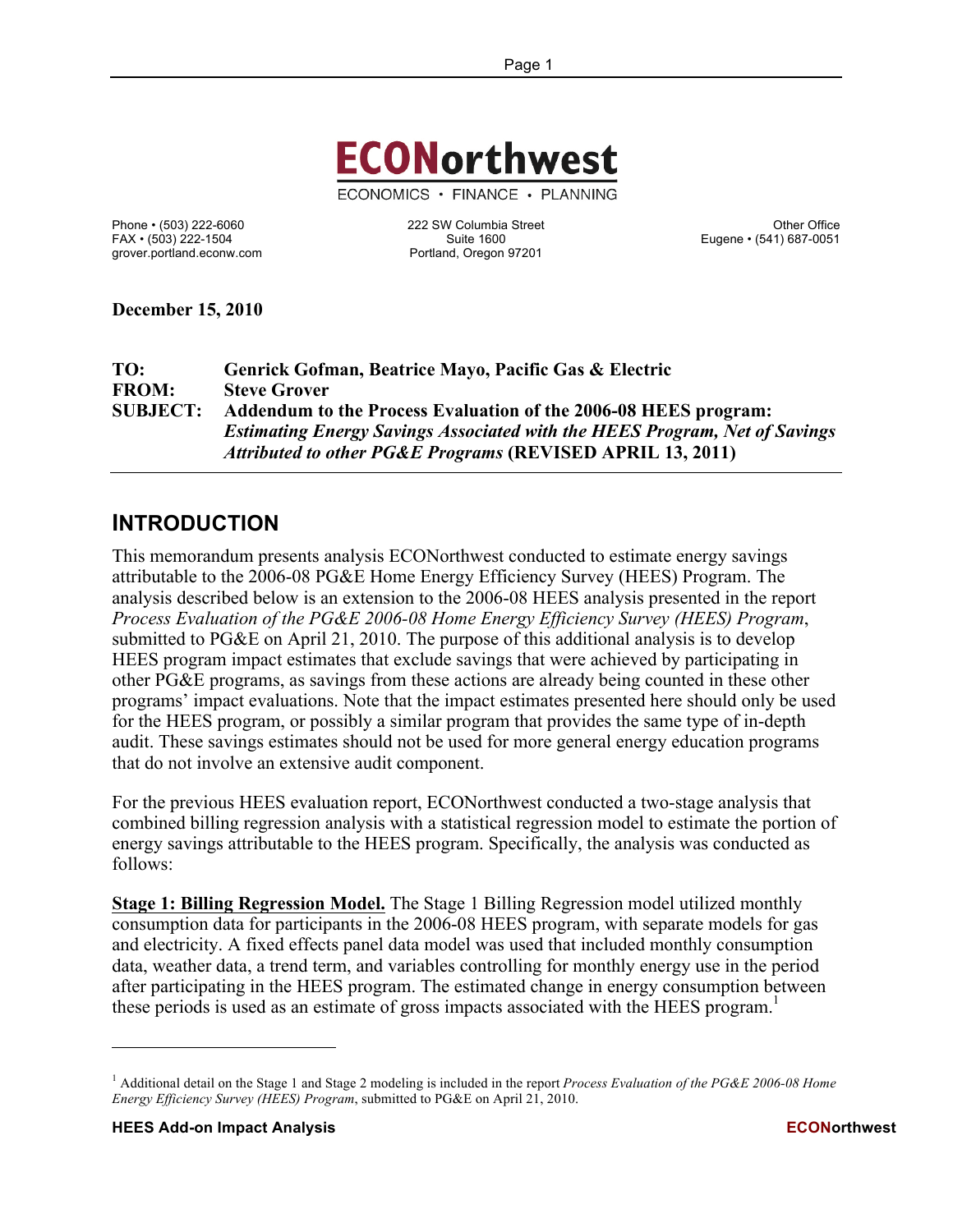**Stage 2: Attribution Model.** The Attribution model is a separate regression model that estimates the portion of the gross savings from Stage 1 that can be directly attributable to the HEES program. Phone survey data from a subset of HEES participants from Stage 1 were used to determine the influence that the HEES had on the respondent following through with individual recommendations.

A summary of our finding from the April 2010 report is as follows:

- Based on the billing analysis, HEES program participants reduced their electricity usage on average by 2.3 percent after their participation, representing the gross savings associated with the HEES program.
- HEES participants directly attributed 20 percent of electricity savings to the HEES program (a conservative estimate of net program savings).
- Using coincident factors developed from several California-based analyses of household electricity use, we estimate that a reduction of 0.02 to 0.10 kW is directly attributable to the HEES program.
- HEES program participants reduced their natural gas usage on average by 2.2 percent after their participation. This result, however, is not statistically significantly different from zero at the 95 percent level of confidence. We cannot, therefore, conclude with statistical confidence that natural gas savings were achieved for the overall program. HEES participants directly attributed 32 percent of that to the HEES program.

A summary of the final impact estimates from the April 2010 report are presented in Appendix A of this memo for reference.

The previous HEES impact evaluation developed impact estimates for all customers that participated in the HEES program, but did not account for the fact that some of these customers may have gone on to participate in other PG&E programs. In these cases, the resulting energy savings is already captured in the impact claims of the rebate programs. The extension of the impact analysis described below re-estimates the impacts of the HEES program by removing the effects of cross-program participation, thereby avoiding double counting of energy savings.

HEES participants that also participated in another PG&E residential program are coded as "overlaps" in the model, as any savings observed in the Stage 1 billing regression model may have been already captured in the impact estimates for these other programs. The 2006-08 PG&E residential programs we considered in determining which customers were overlaps are as follows:

- Mass Markets Residential (PGE2000)
- Residential New Construction (PGE2009)
- Association of Bay Area Governments ABAG Energy Watch (PGE2015)
- Association of Monterey Bay Area Governments Energy Watch (PGE2016)
- Bakersfield and Kern County Energy Watch (PGE2017)
- East Bay Energy Watch (PGE2020)

#### **HEES Add-on Impact Analysis ECONorthwest**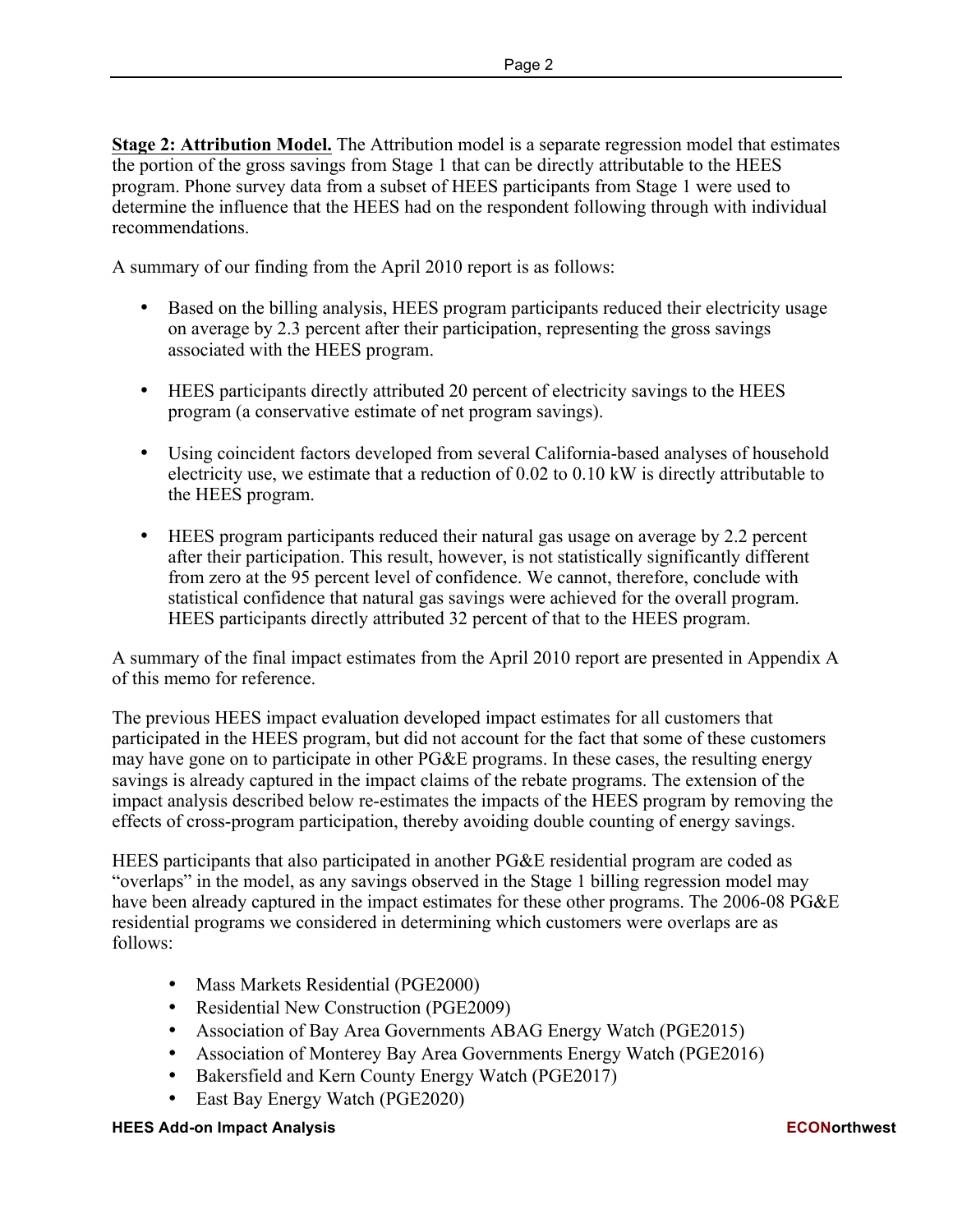- Fresno Energy Watch (PGE2021)
- Local Government Energy Action Resources LGEAR (PGE2023)
- Madera Energy Watch (PGE2024)
- Marin County Energy Watch (PGE2025)
- Merced/Atwater Energy Watch (PGE2026)
- Motherload Energy Watch (PGE2027)
- Redwood Coast Energy Watch (PGE2028)
- San Francisco Energy Watch (PGE2029)
- South San Joaquin Energy Watch (PGE2030)
- Santa Barbara County Energy Watch (PGE2031)
- Sonoma County Energy Watch (PGE2032)
- Stockton Energy Watch (PGE2033)
- Silicon Valley Energy Watch (PGE2034)
- Silicon Valley Leadership Group Energy Watch (PGE2035)
- Right Lights (PGE2051)
- California New Homes Multifamily (PGE2059)

## **REVISED HEES IMPACT MODELING APPROACH**

The ultimate purpose of the HEES program is to provide recommendations to households on measures and behaviors that may lead the to reduced energy consumption. For many of the measures recommended through the HEES program, PG&E offers other programs that provide the measure to its customers at reduced cost (through rebates or financing). For those households that participated in the HEES program and acted on a HEES recommendation by purchasing and installing an energy efficient measure through another PG&E program, any energy savings associated with the installation of that measure will be attributed to the PG&E program through which the measure was obtained. The focus of this revised HEES modeling approach is to isolate that portion of savings that can be attributed to HEES and not already included in the savings claims for the programs listed at the beginning of this memorandum.

Although multiple variations in the billing regression and attribution models were explored, we ultimately found that revising the attribution model (while leaving the Stage 1 billing regression model unchanged from the previous analysis) yielded the most reasonable results. To accomplish this, we controlled for customers in the attribution model that also received a PG&E rebate through another program. The attribution model from the analysis presented in the April 2010 report is as follows: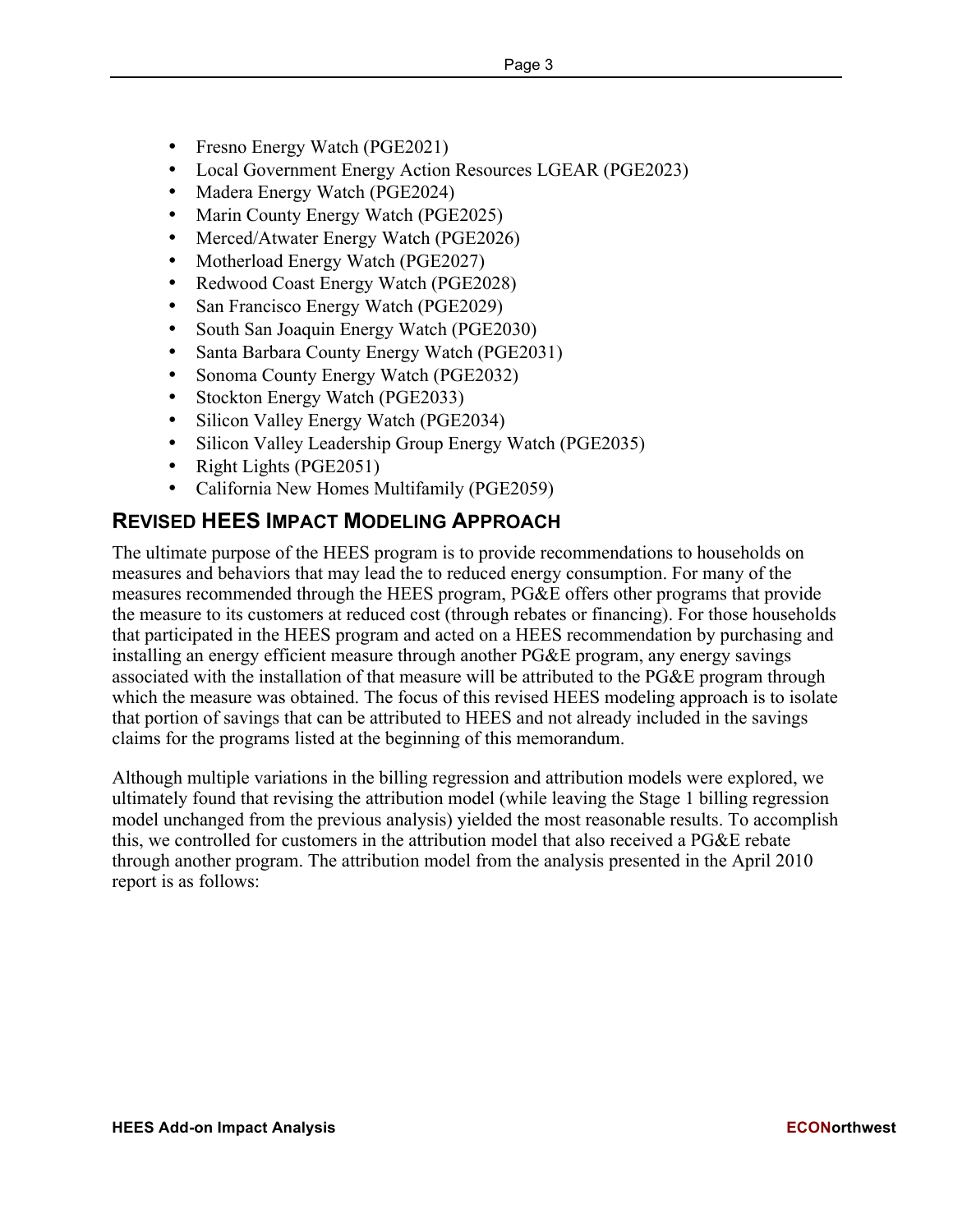$\ln(kWhSave_i) = \beta_1Acted_i + \varepsilon_i$  $\ln (ThermSave_i) = \alpha_1 Acted_i + \nu_i$ *Where* : *kWhSave* = *P*ercent kWh savings between baseline and post - HEES period *ThermSave* = *P*ercent therm savings between baseline and post - HEES period *Acted = Percent of HEES reconmendations household acted upon*  $i = index for household (i = 1,..., n)$  $[\beta \alpha] = Coefficient to be estimated$  $[\varepsilon v] =$  *Error term assummed normally distributed* 

To control for the effect on savings from overlap participants, an additional variable was created for the revised attribution model. The additional variable is an indicator variable that equals 1 if the HEES participant also participated in another PG&E program and otherwise equals zero (the "overlap" variable). The revised attribution models for electricity and natural gas are as follows:

 $\ln(kWhSave_i) = \beta_1Acted_i + \beta_2Overlap + \varepsilon_i$  $\ln (ThermSave_i) = \alpha_1 Acted_i + \alpha_2 Overlap + +v_i$ *Where* : *kWhSave* = *P*ercent kWh savings between baseline and post - HEES period *ThermSave* = *P*ercent therm savings between baseline and post - HEES period *Acted = Percent of HEES reconmendations household acted upon Overlap = HEES participant received an EE measure through another PG& E program*  $i = index for household (i = 1,..., n)$  $[\beta \alpha] = Coefficient to be estimated$  $[\varepsilon \ v] =$  *Error term assummed normally distributed* 

As in the original HEES analysis, the value of the coefficient on the *Acted* variable represents an estimate of attribution of savings to the HEES program. The value of the coefficient for the *Overlap* variable (which was not included in the specification of the attribution model in the original analysis) represents a measure of attribution likely claimed by PG&E through another residential efficiency program.

## **RESULTS OF THE REVISED ATTRIBUTION ANALYSIS**

This section describes the results of the revised impact analysis described above. As with the earlier HEES analysis, the development of estimates of electricity and natural gas savings required a two-stage modeling approach that combined standard billing regression analysis with a statistical regression model to estimate the portion of energy savings attributable to the HEES program. For the revised analysis, the results of the Stage 1 billing regression are the same as was estimated for the earlier analysis. As described above, the difference between the original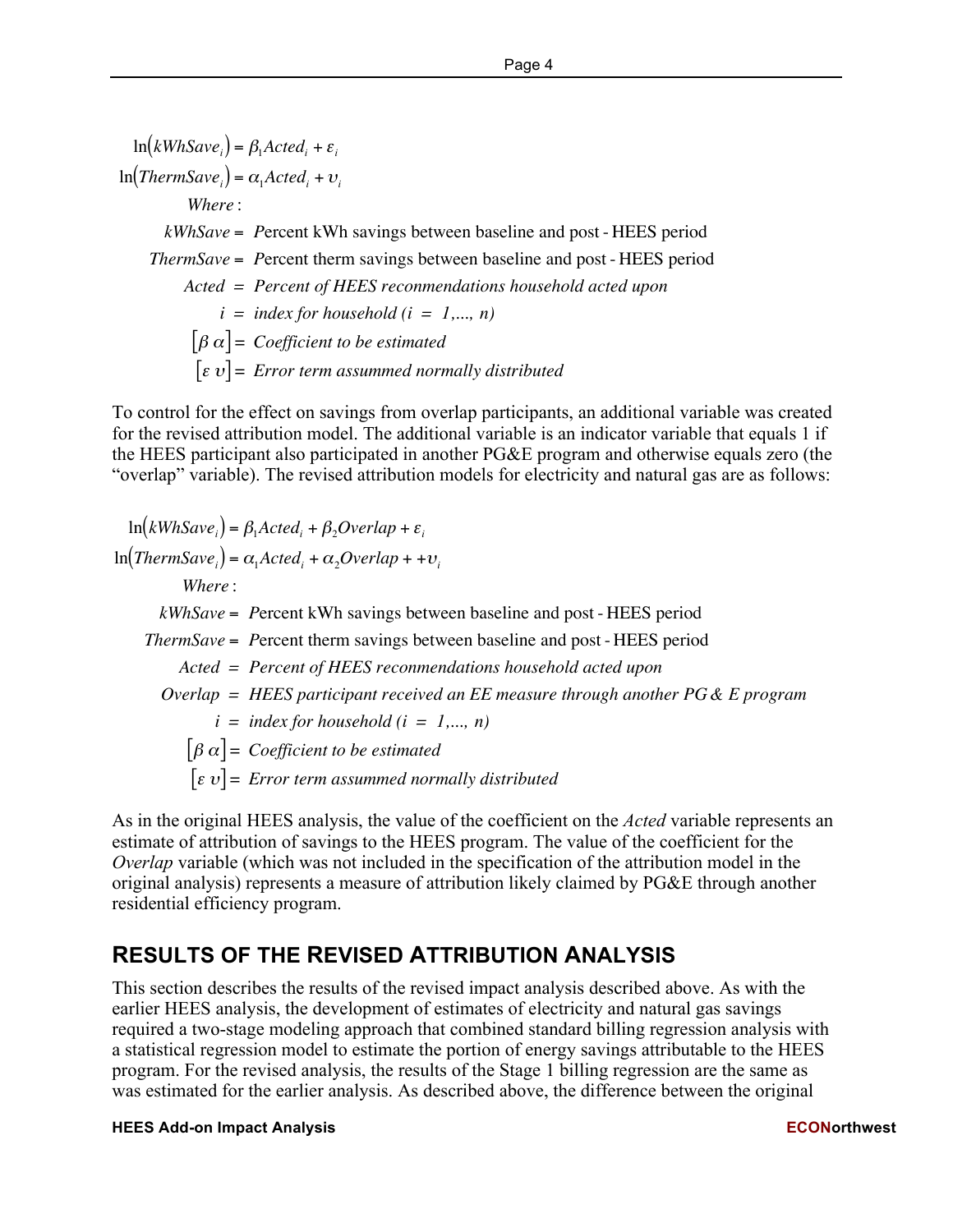and revised analyses lies in the specification of the second-stage attribution model. For the revised analysis, the attribution model includes an indicator variable for the HEES participants that went on to participate in another PG&E residential efficiency program.

**Error! Reference source not found.** shows the original and revised estimates of the proportion of electricity savings attributable to the HEES program based on the revised attribution model. For the original analysis, we estimated that about 20 percent of kWh savings experienced by HEES participants was attributable to the HEES program alone. For the revised analysis that excludes the effect of participation in other PG&E programs, the portion of the HEES kWh savings drops to 12.7 percent.

| <b>Attribution Model</b>                                               | <b>Elasticity</b><br>(Portion of<br><b>Savings</b><br><b>Attributable to</b><br><b>HEES Program)</b> | <b>Standard</b><br>Error | Lower Bound<br>$(95% \text{ Cl})$ | Upper Bound<br>(95% CI) |
|------------------------------------------------------------------------|------------------------------------------------------------------------------------------------------|--------------------------|-----------------------------------|-------------------------|
| <b>Percent of Savings</b><br>Attributed to HEES<br>(April 2010 Report) | 0.198                                                                                                | 0.032                    | 0.134                             | 0.262                   |
| <b>Percent of Savings</b><br>Attributed to HEES<br>(Revised Analysis)  | 0.127                                                                                                | .043                     | 0.041                             | 0.213                   |

## **Table 1: Attribution of Electricity Savings to the HEES Program**

Source: ECONorthwest Analysis of HEES program data and customer billing data

**Error! Reference source not found.** shows the same information for natural gas savings. In the original HEES analysis, we estimated that about 31 percent of natural gas savings experienced by HEES participants was attributable to the HEES program, with the 95 percent confidence interval for the actual level of attribution ranges from 22 percent up to 40 percent. In the revised analysis, this rate drops to 24 percent of therm savings.

### **Table 2: Attribution of Natural Gas Savings to the HEES Program**

| <b>Billing Regression</b><br>Model                                            | <b>Elasticity</b><br>(Portion of<br><b>Savings</b><br><b>Attributable to</b><br><b>HEES Program)</b> | <b>Standard</b><br>Error | <b>Lower Bound</b><br>(95% CI) | <b>Upper Bound</b><br>(95% CI) |
|-------------------------------------------------------------------------------|------------------------------------------------------------------------------------------------------|--------------------------|--------------------------------|--------------------------------|
| <b>Percent of Savings</b><br><b>Attributed to HEES</b><br>(April 2010 Report) | 0.312                                                                                                | 0.046                    | 0.220                          | 0.404                          |
| <b>Percent of Savings</b><br><b>Attributed to HEES</b><br>(Revised Analysis)  | 0.24                                                                                                 | 0.047                    | 0.146                          | 0.334                          |

Source: ECONorthwest Analysis of HEES program data and participant survey data

**HEES Add-on Impact Analysis ECONorthwest** The final impact estimate for the HEES program is a combination of the change in energy consumption estimated by the Stage 1 Billing Regression and the results of the Stage 2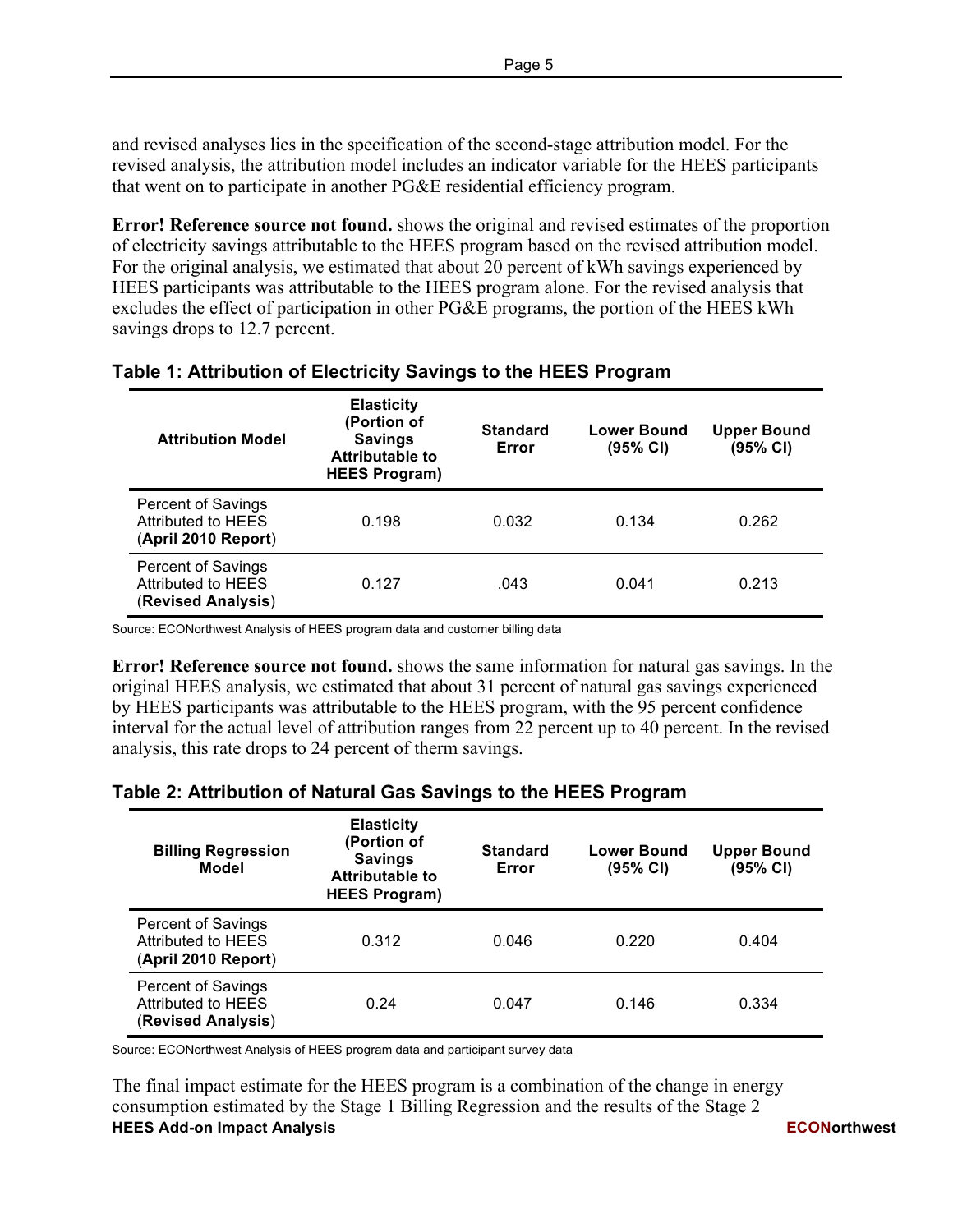Attribution model. Estimates of gross impacts are obtained from the Stage 1 Billing Regression model, which estimates changes in energy usage before and after HEES participation while controlling for weather and other factors. Note that since we had limited information on other factors that could be affecting energy use, we were only able to control for a few factors in the model using weather data and a general time trend variable. As a consequence, the estimate of gross impacts from the Stage 1 model should be interpreted as an upper bound.

The Attribution model provided an estimate of that portion of gross impacts that could reasonably be attributable to the HEES program. As discussed above, this was accomplished by including information on how influential the HEES program was on the respondent acting on individual recommendations (through the *Acted* variable) while controlling for the effect of participation in other PG&E efficiency programs (through the addition of the *Overlap* variable).

A comparison of the original and revised impact estimates is shown in Table 3. The gross impact of the HEES is 241 kWh annually per participating household, which is about 2 percent of average annual energy use for HEES participants. In the original analysis presented in the April 2010 report, we estimated the average annual net savings for a HEES participant of 48 kWh and 5 therms. In the revised analysis, the average net energy savings for a HEES participant drops to 30 kWh and 3.9 therms—a 36 percent drop in kWh savings and 23 percent drop in gas savings, relative to the earlier analysis. Using the same 36 percent reduction factor, the demand savings attributable to the HEES also drops from 0.02 kW to 0.01 kW for HEES participants.

As discussed above, the impact estimates presented here should only be used for the HEES program, or possibly a similar program that provides the same type of in-depth audit. These savings estimates should not be used for more general energy education programs that do not involve an extensive audit component.

|             | <b>Gross Savings (Per HEES Participant)</b><br>(+/- 95% Confidence Interval) |                                          | <b>Net Savings (Per HEES Participant</b><br>(+/- 95% Confidence Interval) |                                          |
|-------------|------------------------------------------------------------------------------|------------------------------------------|---------------------------------------------------------------------------|------------------------------------------|
|             | <b>April 2010 Analysis</b>                                                   | <b>REVISED Analysis</b><br>December 2010 | <b>April 2010 Analysis</b>                                                | <b>REVISED Analysis</b><br>December 2010 |
| Electricity | 241 (+/-147) kWh                                                             | 241 (+/-147) kWh                         | 48 (+/-15) kWh                                                            | 31 (+/- 20.7) kWh                        |
| Demand      | $0.10$ (+/-0.06) kW                                                          | $0.10$ (+/-0.06) kW                      | $0.02$ (+/-0.006) kW                                                      | 0.013 (+/- 009) kW                       |
| Gas         | $15$ (+/-19) therms                                                          | $15$ (+/-19) therms                      | 4.7 $(+/-1.4)$ therms                                                     | $3.6$ (+/- 1.4) therms                   |

### **Table 3: Comparison of Original and Revised HEES Impact Estimates**

Source: ECONorthwest Analysis of HEES program data, participant billing data, and participant survey data